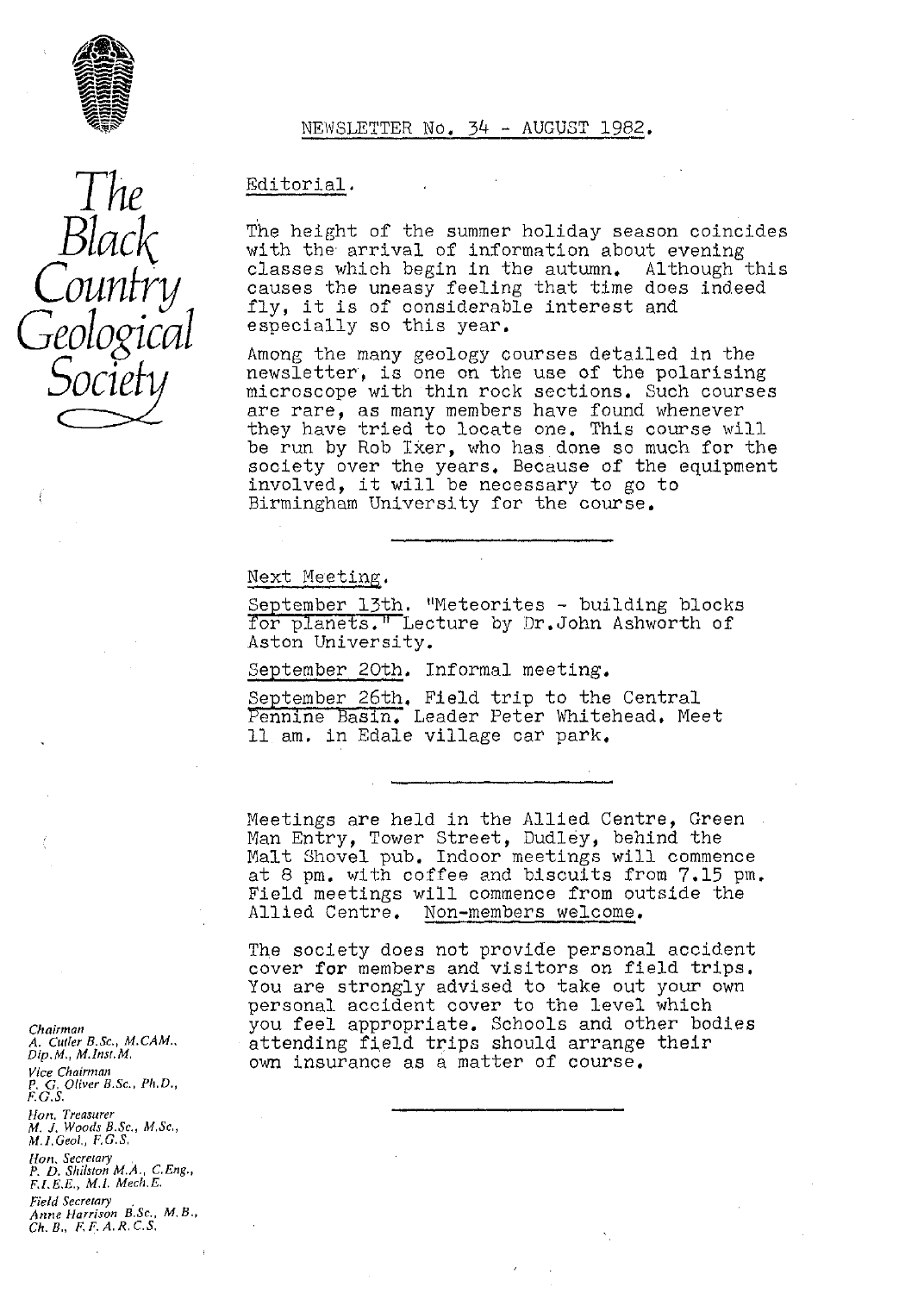## Remaining 1982 programme .

October 4th. Informal meeting.

October 10th. Joint field trip with Shropshire Geological Society to sites of interest in Shropshire.

November. To be arranged.

December 6th. "Glacial deposits." Lecture by Mr. Edward Francis of Keele University.

### Landscape Evolution of the Midlands,

Lecture by Dr.G.Warwick.  $May$  10th 1982.

.his lecture helped to bring geomorphology back into the the geological realm, from which it seems to have become excluded in this country. In the U.S.A. and elsewhere, landscape study has always been accepted as an integral part of geology.

Dr.Warwick first described the solid rock foundation on which the scenery is based. In the Midlands, several coalfield horsts are separated by expanses of Trias. The faulting is too ancient to have influenced the present 'ainage system.

The pre-glacial landscape can be reconstructed from former river courses, deposits and planation surfaces. There is evidence that many early rivers, including the proto-Trent, flowed eastward across Britain. In the Black Country the alignment of several cols suggests former east flowing streams, It was once believed that these were consequent streams draining an emergent surface of Cretaceous rocks, but now it is doubted whether they could be so old. There are *few* Tertiary deposits in the area, the nearest being isolated pockets in Derbyshire

and North Wales. Planation surfaces and river terraces have been related to fluctuating sea levels in the Plio-Pleistocene. Overall, sea levels have fallen, perhaps as a result of ocean widening and plate tectonic events.

The ice ages had important effects on the Midlands landscape. The total number of glaciations is unknown, but the earliest till found in this area is from the Anglian.. The ice sheet extended south and caused several diversions of the Thames.

Following this was the Wolstonian glaciation, named after the type area at Wolston near Coventry, Two important drainage modifications date from this time, the diversion of the Trent by ice in the Vale of Belvoir, and the formation of the Avon by the draining westward of Lake Harrison. This former pro-glacial lake is known from deposits, shoreline benches and overflow channels in the Jurassic scarp.

Much erosion took place before the final glaciation, the Devensian, whose type area is Four Ashes near Wolverhampton. Ice only reached a little further south than this into the Midlands. A large pro-glacial Lake Lapworth was once thought to have existed in Shropshire, but many of the deposits are coarse and may have a subglacial origin. However the diversion of a river into the Severn catchment at Ironbridge undoubtedly took place at this time. Also it is likely that the middle Severn was shifted westward to the present course through the Wyre Forest coalfield. The rejuvenation of the Severn and its tributary the Stour, has given the southern Black Country its considerable relief.

A minor re-advance of ice was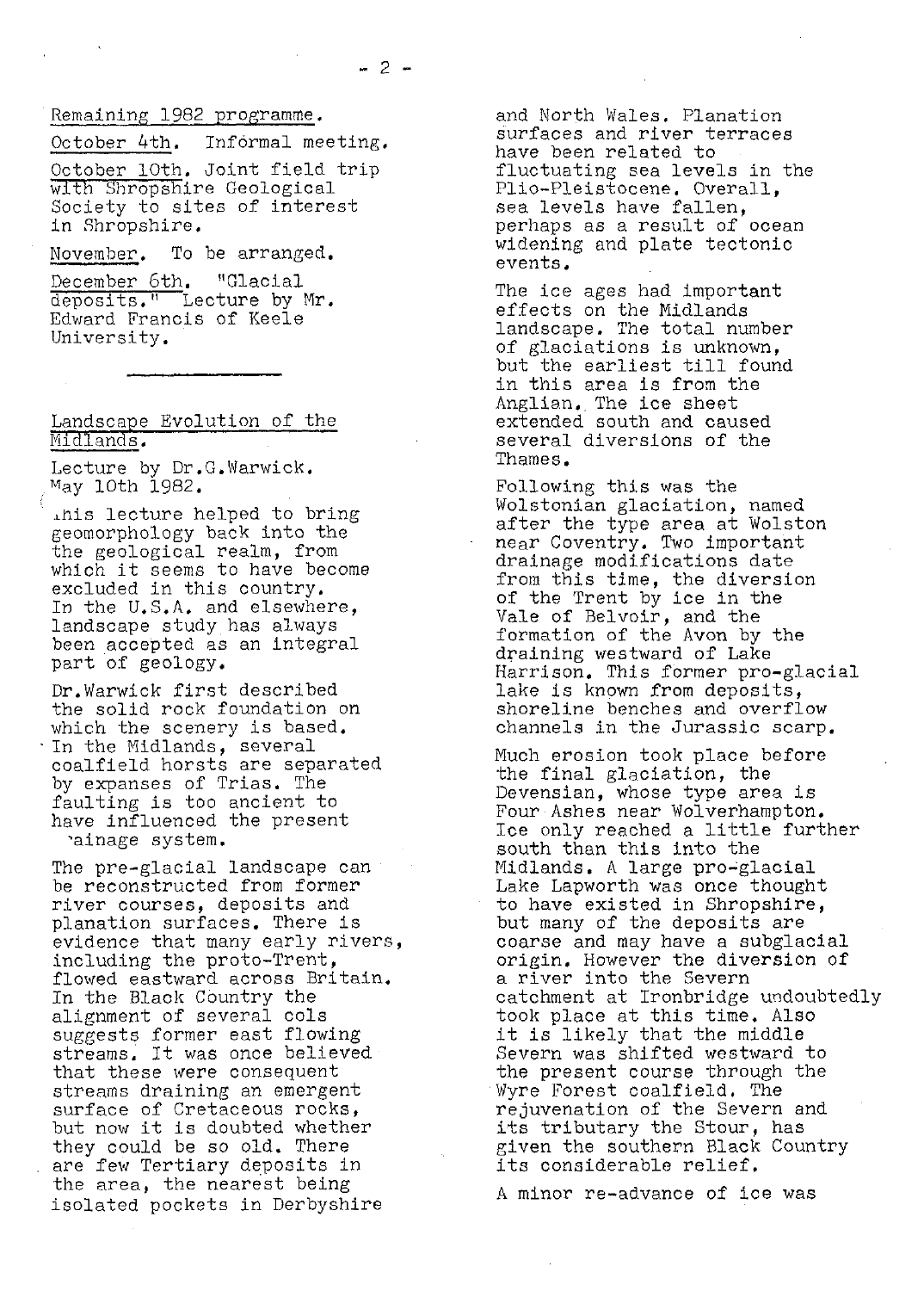responsible for the Ellesmere moraine, visible today as hummocky, kettle holed scenery in north Shropshire. At the same time, periglacial conditions caused ice wedges near Wolverhampton.

Since the departure of the Glaciers sea levels have risen, silting up rivers such as the Severn in its lower reaches. Fossils demonstrate the gradual return of flora and fauna to the region, not least Homo Sapiens. Dr.Warwick ended his most interesting talk by reminding us that Man is now the most destructive geomorphological agent.

Nigel Bradley.

# Field Trip to Dolgellau.

April 23rd to 25th 1982.

The society held its fifth weekend field trip at Dolgellau and innovations included our taking up residence at the Youth Hostel, and an invitation to the Shropshire society to join us. The turn out was a big one. Interests in ... ommon, the sharing of wash basin plugs and washing up soon united the group. The weekend was ably and enthusiastically led by the Warden Graham Hall, and the very high standard of this series of weekend field trips was maintained,

We studied the Ordovician igneous rocks and the sedimentary succession which they affected.

On Saturday morning, north of Lianellfyd, we saw the dyke swarms associated with deep crustal fractures, and then along the Afon Ganlan,

waterfalls caused by sill intrusions.

South of Tan-y-grisiau we visited a microgranite pluton, emplaced at shallow depth and thus having lost its steam, being fine grained as a result of dry crystallisation. Associated with it was a quartz gabbro dyke,

From the car park at Ffestiniog hydro-electric power station we walked to see the effects of igneous intrusion on the mudstones. In a very short distance the metamorphic grade increased markedly.

In the afternoon Mr,Hall indulged his passion for disappearing underground. We attempted to follow him, some more enthusiastically than others, into the slate mines. The slate has two cleavage planes in the Ffestiniog area, one of which nearly parallels the bedding of the Ordovician mudstones of the Harlech Dome, and it is used to produce high quality roofing slates. The second plane is steeply orientated axial plane cleavage, and is used to break large slabs from the quarry face. The dipping slate is worked from chambers until the backwall is 50-60 feet high. After this new chambers are constructed below or alongside. Mr. Hall demonstrated this by taking us down three or four chambers, and much industrial archaeology was encountered en route.

The day ended with a visit to Capel Hermon, where large quantities of copper have been emplaced from hydrothermal fluids rising from magma chambers in the late stages of crystallisation. The copper pyrite is largely decomposed to malachite, Rio Tinto Zinc have been refused permission to mine here.

On Sunday we went down the Prince Edward Gold Mine, north east of Trawsfynydd. It was dark and wet and set in an exposed hillside. Gold, copper and lead were carried by superheated steam and emplaced along north-south lines during the Caledonian orogeny. Deposition of the gold appears to be associated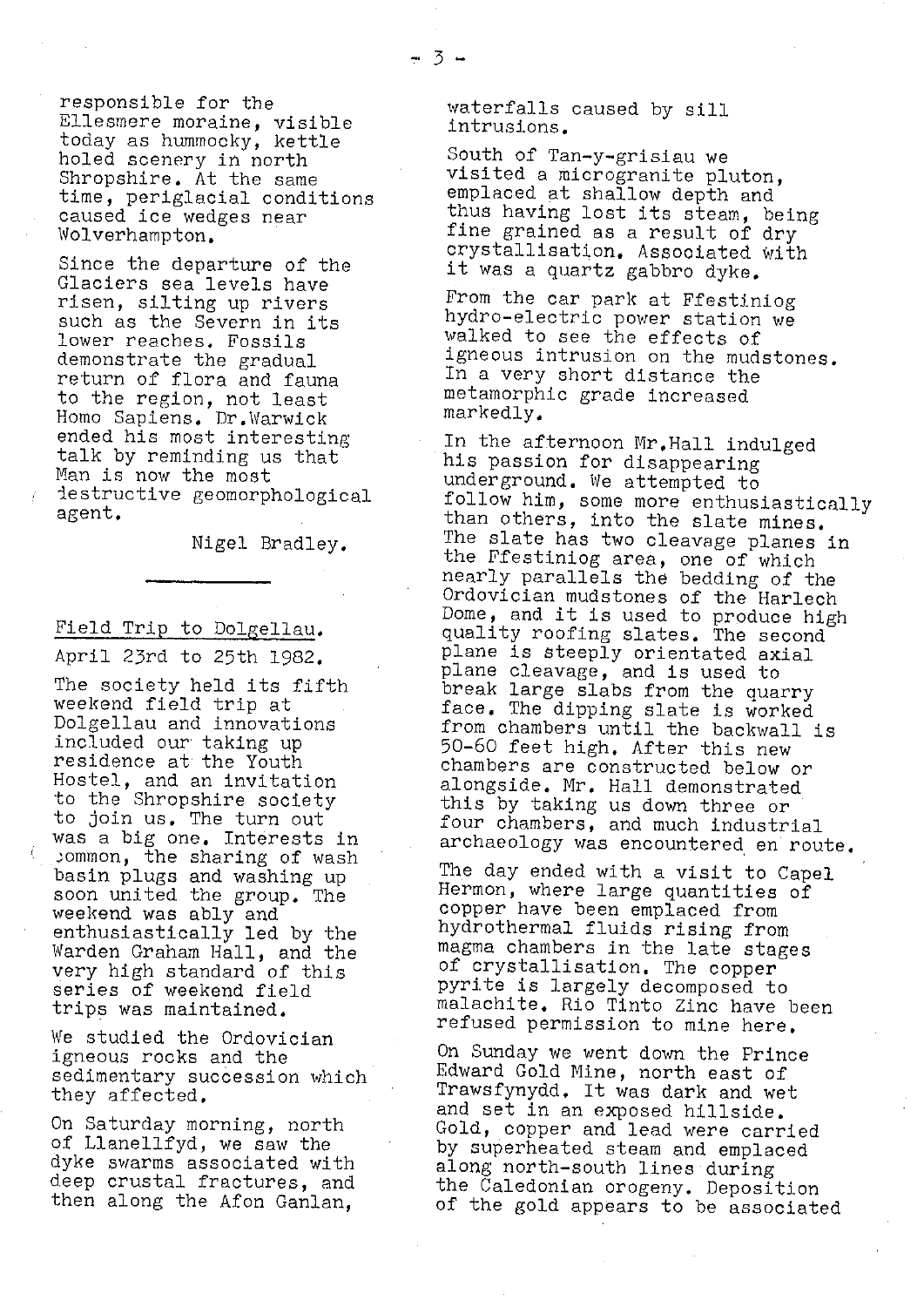with pyrite in the rocks, the gold being precipitated where pyrite and hence reducing conditions were present.

In contrast, the afternoon was spent above ground on the Panorama Walk above Barmouth. We saw Cambrian turbidite deposits, the result of slumping in the downfaulted Welsh trough. The Lower Cambrian at Barmouth received deposits from the Anglesey area and hence received proximal turbidites. The Upper Cambrian source area was Bristol and the south east Midlands, and so the area received distal turbidites.

The units of turbidites were:

E Clay

D Siltstone

C Cross laminated sands

B Parallel laminated sands A Coarse grits.

The Upper Cambrian showed alternating D and E units, each pair representing one turbidity flow. The Lower Cambrian showed interesting combinations of A, B and C units., with an occasional D.

Our grateful thanks go to Mr.Hall for explaining things so lucidly and answering all our questions. We left feeling that the area was so rich that a second visit would be well worthwhile.

Kate Ashcroft.

- 1) Birmingham University Dept.<br>
of Extramural Studies, P.O. (c) Erdington, Fentham Centre, Extramural Studies,F.O. 11 meetings,Mon. Jan. ? 1983.<br>Box 363. Birmingham B15 2TT. d) Wolverhampton Polytechnic.<br>(Advance enrolment to this 20 meetings. Wed. Oct.6th.
	- a) Petrography an Erdington, Mon. Sept. 20th. Introduction to Rocks under the Microscope.

R.A.Ixer,Ph **D.** C.Eng.MLMM. 20 Meetings.Wed.7.30 pm. Geology Dept. Birmingham University (NOT Aston) 6th Oct.  $\mathcal{L}14$ .

The course provides a thorough training in the use of the microscope, identification of optical properties in polarised light, the identification of the major rock forming minerals, identification of rocks and textures. Microscopes and thin sections are provided.

- b) Geological History of the Midlands. D.J.Gobbett Ph D. 17 meetings.Thur.7.30 pm. Geology Dept. Birmingham University, Oct. 7th. Plus 5 field trips.^14.
- c) Introduction to Geomorphology.

Mary Cochrane BSc MA. 20 meetings.Tues.7.30 pm. Jan.25th Museum and Art Gallery, St. James Road, Dudley. £14.

2) Bilston College of Further Education, Westfield Road, Bilston,Wolverhampton WV14 6ER.

> 0 and A level course, Thurs.  $5.30 - 9$  pm. Enrolment 7th and 8th Sept. 0 level after 1 year, A level after 2 years.

3) W.E.A. 9 Digbeth,Birmingham, B5 6BH.

> Geological Structure of the Earth. John Armitage.

- a) Cannock Chase Technical College, 20 meetings,Tues. Cept.2lst.(no time given)
- Evening Courses 1982-83. b) Tamworth,Moorgate County Junior School.24 meetings, Friday 24th Sept,
	-
	-
	- ddress preferred) address preferred) e) Geology and Man.11 meetings